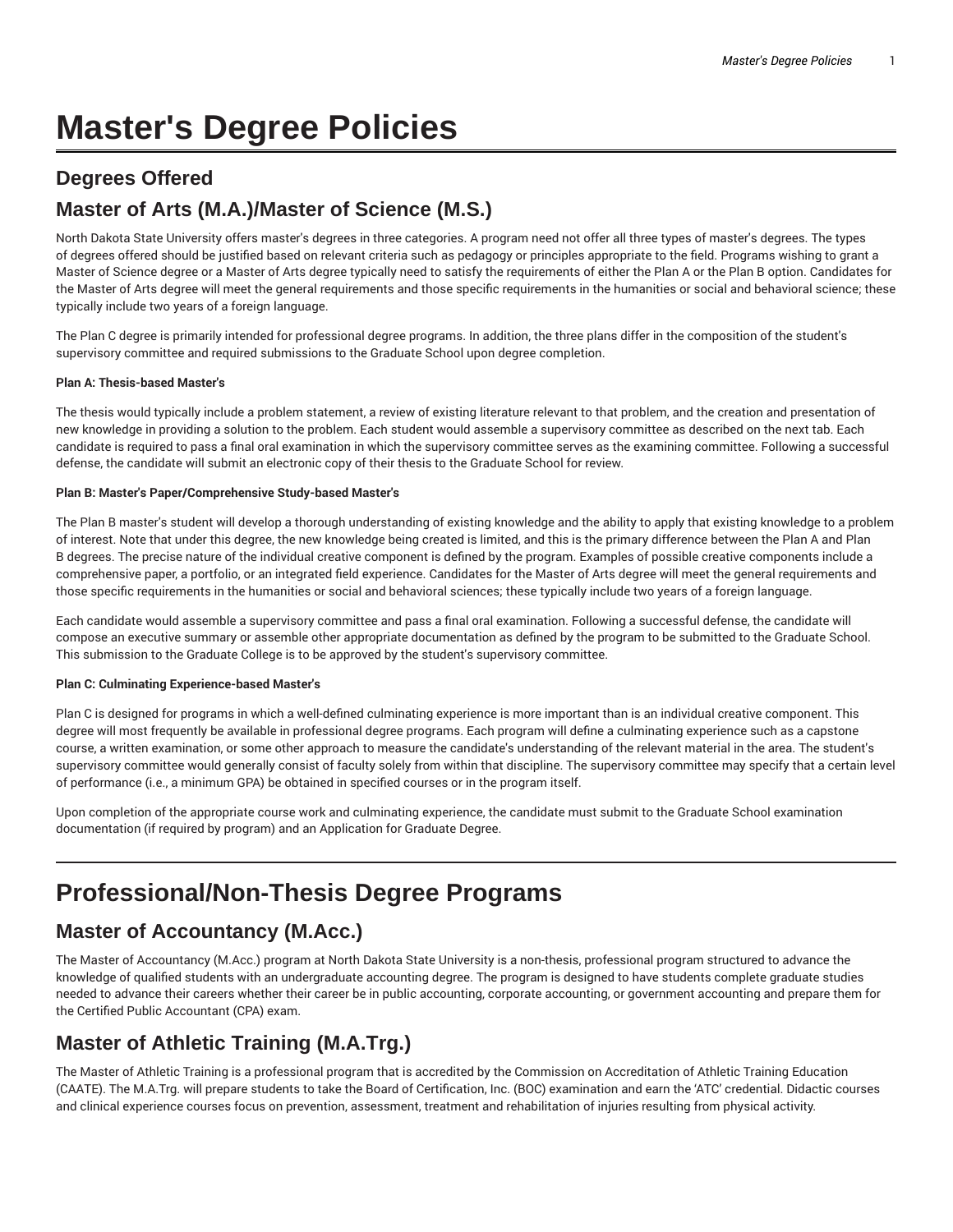### **Master of Business Administration (M.B.A.)**

The Master of Business Administration degree is a non-disquisition, professional degree program structured to serve qualified students with any undergraduate degree. The program has two general parts: a foundation course requirement involving up to 30 semester credits and an M.B.A. (common body of knowledge) graduate course requirement of 30 semester credit hours.

#### **Master of Construction Management (M.C.M.)**

The Master of Construction Management is an online professional program consisting of 30 credits of course work and the Associate Constructor (AC) Exam. The Master of Construction Management is administered through Distance and Continuing Education (DCE) (https://www.ndsu.edu/dce) at NDSU.

### **Master of Education (M.Ed.)**

The Master of Education degree is a non-disquisition, practitioner-oriented degree for teachers and school counselors. Candidates for this degree will meet the general requirements as well as specific requirements established by the School of Education.

# **Master of Engineering (M.Engr.)**

The Master of Engineering in Electrical and Computer Engineering is a course work only program requiring a capstone consisting of a portfolio or written exam. Faculty are experienced researchers in the following areas: Signal Processing Group, Biomedical Engineering, Power/Power Electronics, Integrated Circuit, Electromagnetics, and Computer Engineering. The Department of Electrical and Computer Engineering is also a key contributor to NDSU's Research and Technology Park.

### **Master of Managerial Logistics (M.M.L.)**

The Master of Managerial Logistics is a 36 graduate credit professional degree program targeted specifically at career military officers, Department of Defense civilians, and other logistic professionals.

#### **Master of Music (M.M.)**

The Master of Music in performance and conducting is the professional degree in music designed for performers and conductors wishing to augment and refine their skills. The M.M. in Music Education is designed for music teachers who wish to update and increase their practical pedagogical knowledge.

### **Master of Natural Resources Management (M.N.R.M.)**

The Master of Natural Resources Management degree is designed as a professional, non-thesis degree program specifically designed for students holding a Bachelor of Science degree in Natural Resources Management or a closely related field who are seeking an educational opportunity for advanced course work culminating in a professional terminal degree.

### **Master of Public Health (M.P.H.)**

Public health is defined as the practice of helping members of society live healthier, longer lives. More specifically, public health focuses on improving the general health of communities through efforts to monitor the spread of diseases, initiatives (both clinical and policy-oriented) to prevent disease and disability, and by promoting healthy lifestyles through education and community engagement. NDSU offers the M.P.H. degree with specializations in American Indian public health, health promotion, management of infectious disease, and public health in clinical systems.

### **Master of Software Engineering (M.S.E.)**

The Master of Software Engineering degree is a non-thesis, professional degree program for students who want to update or upgrade their credentials in software engineering. The M.S.E. program teaches current skills and knowledge in software engineering, and is offered through on-campus courses or through Distance and Continuing Education.

### **Master of Transportation and Urban Systems (M.T.U.S.)**

The Master of Transportation and Urban Systems is a non-disquisition degree that is primarily intended for professional planners and engineers. Students in the M.S. and M.T.U.S. programs can select from a common set of courses. However, students enrolled in the non-disquisition (M.T.U.S.) program have more opportunities for synthesis of practice and additional course work, with less emphasis on research.

# **Education Specialist (Ed.S.) in Educational Administration**

In addition to offering several Master of Education (M.Ed.) programs preparing candidates for administration credentials in North Dakota, the Educational Leadership program prepares students for Master of Science (M.S.) and Education Specialist (Ed.S.) degrees in Educational Administration. Programs meet certification requirements in the various areas appropriate to elementary and secondary administration.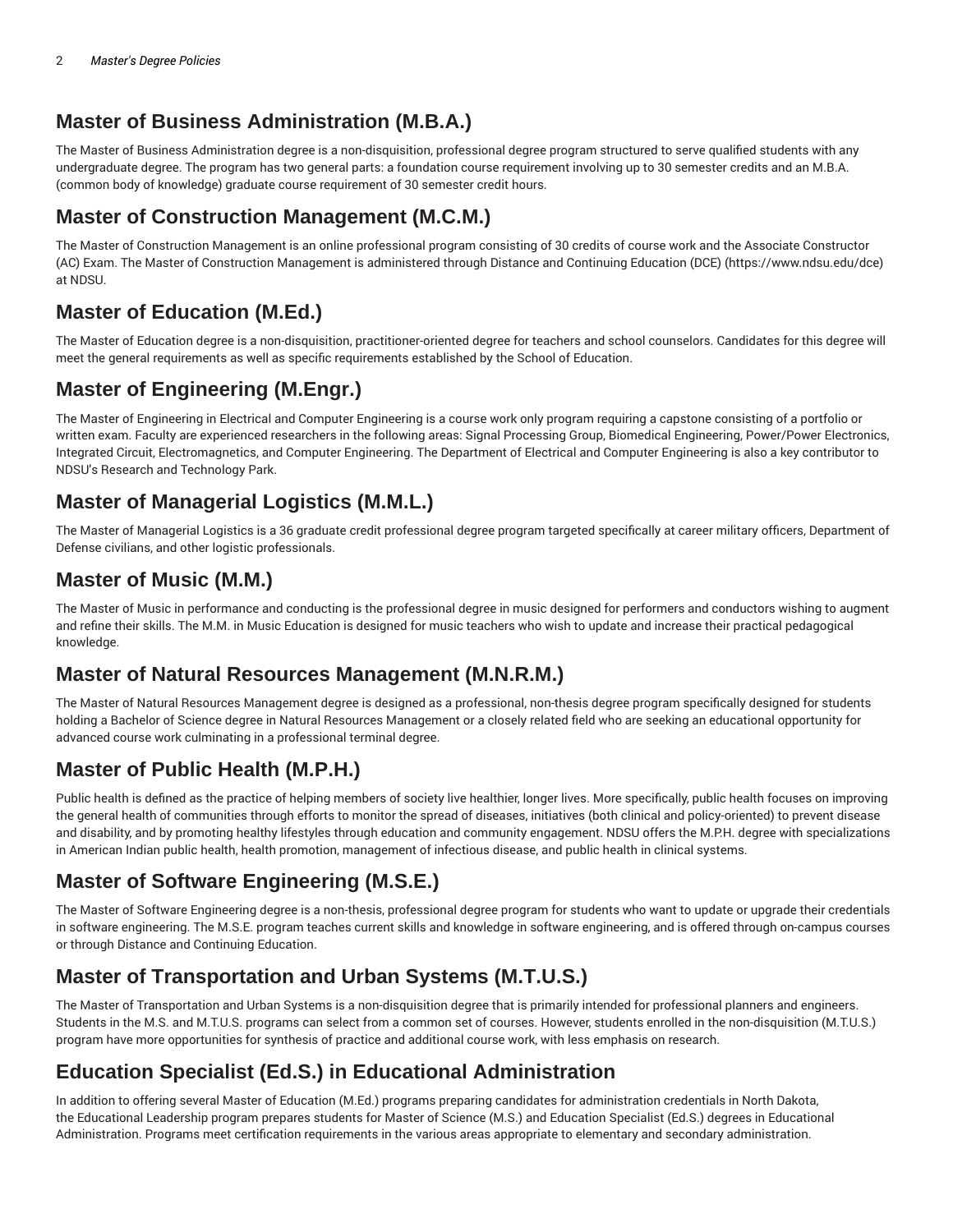### **Supervisory Committee**

The supervisory committee should be formed during the term immediately after the major adviser is identified for the student, and members should be identified before the plan of study is formulated so that all committee members have a chance to contribute to the Plan of Study. The supervisory committee agreed upon by the major adviser and student, and approved by the program administrator and the academic dean shall be recommended to the Dean of the Graduate College for final approval.

The supervisory committee will have at least three members. The members consist of:

- 1. The major adviser, who must be a full or affiliate member of the graduate faculty Level 1 or 2. The student selects the adviser with approval of the program administrator and the Dean of the Graduate College. The major adviser-student relationship must be a mutually acceptable one. The major adviser will act as the chair of the student's supervisory committee and will be in charge of the Plan of Study. The remaining members of the committee must be agreed upon by the student, the major adviser, and the Dean of the Graduate College.
- 2. A second member, who must be a full or affiliate member of the graduate faculty.
- 3. A third member, who could be either a faculty member from outside the student's program or a qualified off-campus expert in the field. If this committee member is not a full or affiliate member of the graduate faculty, the approval of the Dean of the Graduate College is required. Approval by the dean requires a memo from the program/department chair explaining the qualifications of the person to be on the committee and the person's curriculum vitae.

### **Plan of Study**

The Plan of Study shall include the specific courses the student is expected to complete and any other special requirements of the particular master's degree that the student is seeking. A student must be in good academic standing to submit a Plan of Study. The Plan of Study should be submitted to the Graduate College for approval no later than the term immediately after the supervisory committee is formed and must be filed in the Graduate School prior to scheduling the final examination. Revisions may be made, with the Request for Change form, later as advisable and necessary, but must be approved by the student, adviser, the administrator of the student's program, and the graduate dean.

Each program has the responsibility of defining the requirements for a major in its disciplinary area. This information should be made available to students electronically and/or in the program handbook.

**Didactic, Greek for "to teach", credits are courses numbered 601-689, 691; 700-789, 791; 800-889 and 891**.

#### **Plan A Master's Degree**

- Minimum 30 credits total
- 16 of the 30 must be didactic credits
- 6-10 credits of research (798 Master's Thesis)

#### **Plan B Master's Degree**

- Minimum 30 credits total
- 21 of the 30 must be didactic credits
- 2-4 credits of research (797 Master's Paper)

Once these minimum requirements have been met, any other graduate courses can be used to satisfy the remaining Plan of Study requirements.The various programs determine which approved graduate courses may be used. For specific requirements, the student should consult the programs.

A student may use up to 10 credits taken as a non-degree NDSU graduate student toward the degree..

#### **Transfer of Credit**

All graduate credits used to meet the requirements of a master's degree must be approved by the supervisory committee, the program administrator, and the Dean of the Graduate College. A candidate for the master's degree must petition in order to transfer up to a maximum of 10 semester hours of graduate credit from another institution to satisfy course requirements on the Plan of Study. Credits are transferred at the time the Plan of Study is approved.

#### Transfer credits

- 1. College-level course work from regionally accredited colleges or universities (or equivalent for international institutions) is eligible for acceptance in transfer (credits from international institutions can be transferred only if approved by a committee from the student's program);
- 2. must carry only grades of A or B on a 4.0 scale;
- 3. must have been earned within a 7-year period at the time of the final examination;
- 4. must be graduate level;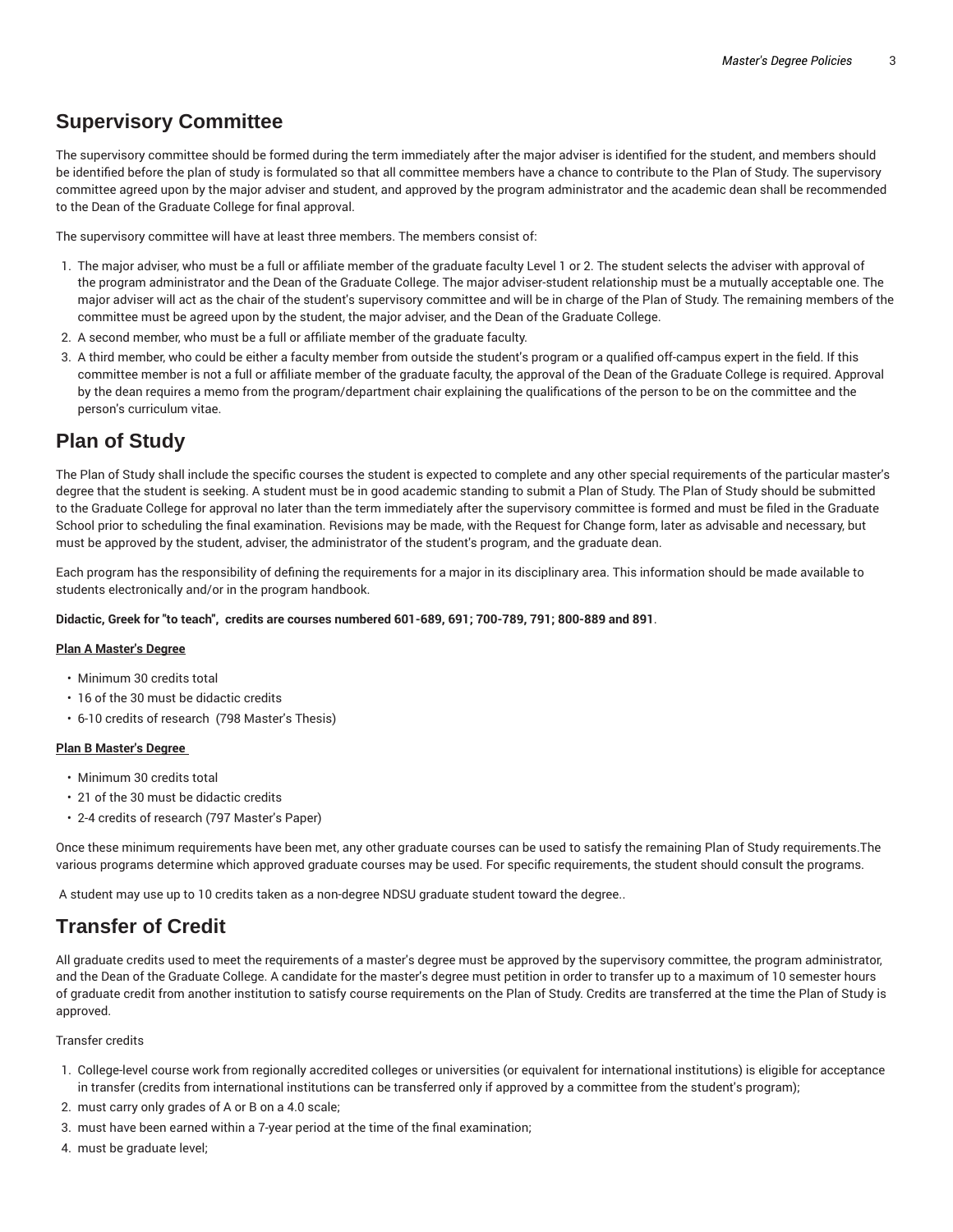- 5. must not be a continuing education, correspondence, extension, or workshop course;
- 6. must not be internship, individual study, special problem, or research (disquisition) courses, or courses graded Pass/Fail or Satisfactory/ Unsatisfactory;
- 7. must not have been used to fulfill the requirements of a baccalaureate degree;
- 8. must be verified by an official transcript; and
- 9. will not be used in calculation of the grade point average.

It is the responsibility of the student to provide official transcripts of graduate courses taken elsewhere to the Graduate College.

NOTE: The Special Problem credits of item (6) above are equivalent to North Dakota State University's 696/796 Special Topic credits.

### **Time Limitation**

Graduate credit for any course work that is more than seven (7) calendar years old at the time of the final examination cannot be used to satisfy degree requirements. The final examination is valid for one year. Should a student not have his/her disquisition approved by the Graduate College or fail to meet other degree requirements, the final examination must be retaken.

If a period of time two years or greater lapses before the disquisition is approved by the Graduate School, the student must reapply, re-defend the thesis and must register for a minimum of two (2) credits. The student's degree will post at the end of the semester in which the disquisition is approved by the Graduate School.

### **Multiple Graduate Degrees**

On occasion, a student may be allowed to work at satisfying the requirements of two graduate degrees concurrently. In completing all program and Graduate College requirements for two degrees, a maximum of nine (9) graduate credits of course work can be applied to both programs of study as approved by all members of both supervisory committees, the two program administrators, the academic dean(s), and the Dean of the Graduate College. *A student pursuing multiple graduate degrees must maintain continuous enrollment in each program.*

The disquisitions must differ substantially and must result from substantial work completed independently in each discipline. There are two final examinations. The appropriate time limitation applies to all course work.

### **Master's Degree with Two Major Areas**

Under special circumstances, a student may pursue one master's degree with two major areas. Such a program must have the concurrent recommendation of the administrators of the two programs. The Plan of Study shall clearly delineate the course work required for each major area. A minimum of 40 credit hours is required, including at least 14 graduate course credits in each of the two major areas. No more than 10 of the required 40 credits shall be research credits under the Plan A master's, while no more than three of the required 40 credits shall be paper credits under the Plan B master's. The student is required to conduct interdisciplinary scholarly work culminating in a disquisition acceptable in both major areas.

# **Final Examination (Plan A and B)**

The candidate shall pass a final examination (either oral or written as specified for the degree) before being awarded the master's degree. The supervisory committee shall serve as the examining committee of which the major adviser shall serve as chair.

The final examination shall cover the course work taken by the candidate and also the disquisition, seminar papers, or oral examination paper and fundamental knowledge. Once a date is finalized with the student's supervisory committee, the Notification of Scheduled Examination (https:// www.ndsu.edu/fileadmin/gradschool.ndsu.edu/Forms/Student\_Forms/Request\_to\_Schedule.pdf) form must be filed with the Graduate College at least two (2) weeks prior to the examination.

The disquisition in a near final form must be given to the committee members no fewer than seven (7) days prior to the examination. If this seven 7-day stipulation cannot be met, the student must either secure the concurrence of all committee members or reschedule the examination. At the conclusion of the examination, the examining committee shall record, in writing, approval or disapproval. The Report of Final Exam (http:// www.ndsu.edu/fileadmin/gradschool.ndsu.edu/Forms/Student\_Forms/Report\_of\_Final\_Examination.pdf) must be filed with the Graduate College within seven (7) days of the exam.

A negative vote by more than one member of the student's committee will signify failure of the final examination. The student may repeat the examination only upon permission from a majority of the supervisory committee. The committee will set a date at least one month after the failed examination. Exceptions to this time limit will be considered by the graduate dean upon presentation of written justification from the chair of the committee in consultation with the committee.

Should the examination be failed twice, the student will not be given a third examination except by recommendation of the examining committee, program administrator, and special approval of the Dean of the Graduate College following consultation with the Graduate Council.